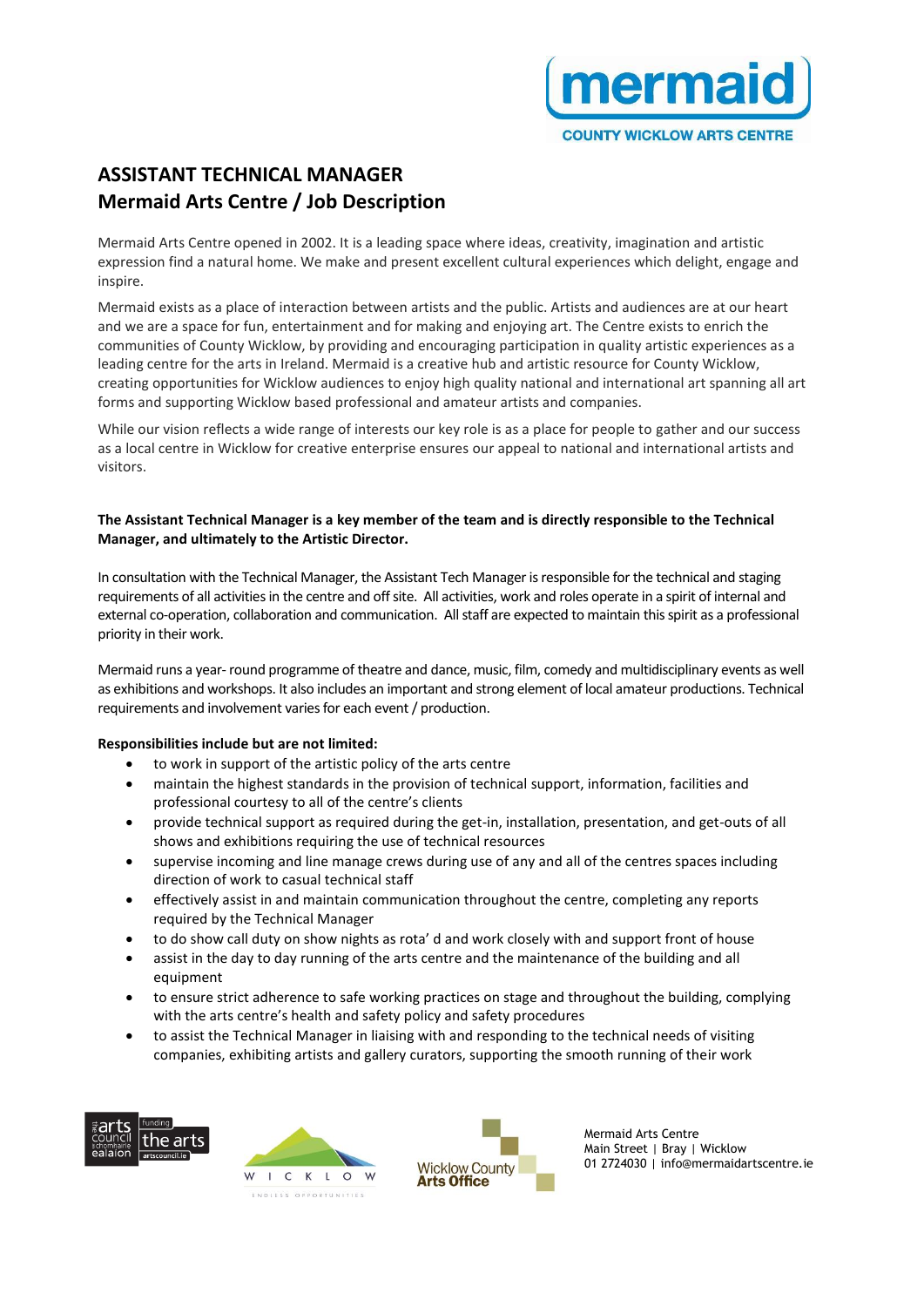

#### **COUNTY WICKLOW ARTS CENTRE**

- to help maintain, test, prepare, and distribute AV materials, venue equipment and supplies and backstage areas, stores, and control rooms to the highest standard
- Provide preventive maintenance and improvement measures for the venues lighting, stage and sound equipment, and plant facilities, including fault diagnosis and repair
- creatively contribute to the running of Mermaid in the period of employment
- to undergo training as required and attend production meetings and staff meetings if required
- any other duties which may arise from time to time, including off-site work

## **Building and Equipment Maintenance**

To support and assist the Technical Manager in;

- Working effectively within the constraints of budgets as supplied by the Artistic Director
- To research and suggest upgrades and new equipment with costings where appropriate and to ensure service records and manuals are retained and updated
- To assist in maintenance issues, ensuring the good repair of the theatre and backstage spaces and contribute to any upgrade works, as needed
- To keep abreast of changing technology and to advise the company on future developments.
- To ensure storage spaces are kept tidy and in good condition

## **Health & Safety**

- To support and assist the Technical Manager and Management Team in;
- To support in producing and compiling the technical theatre risk assessments including: Main Auditorium, touring Theatre productions, ensuring that all hazards are identified, controlled by appropriate measures and communicated to all relevant staff and third parties.
- Ensuring and supporting the induction of all technical new starters in H&S and annual refresher training which is documented and filed.
- Ensuring all visiting companies provide suitable and sufficient risk assessments, that hazards identified in those assessments are communicated to all relevant staff and visitors.
- Ensuring visiting companies are aware of all relevant on-site hazards and have been informed about the centre's health and safety policies and procedures.
- Supporting the management of Mermaid's Fire Risk Assessment and Fire Evacuation Procedures, ensuring that all firefighting and fire safety equipment is maintained
- To work closely with the Front of House manager to ensure that Risk Assessments and Fire Risk Assessment for the building are carried out and reviewed at regular intervals.
- To support the development of the theatre's Health and Safety Policy and ensure that all members of the company are trained in and comply with emergency and safety procedures.
- To ensure and engage in Child Protection training and to act as a DLC when training is complete

# **Team support and training duties include supporting the Technical Manager to**

- recruit casual technical crew and assist with induction
- train all staff in the fire procedures

#### **Other Duties**

- Attend team and production meetings
- Be a keyholder of the centre
- Participate actively in the life of the centre
- To undertake any such other duties as may be requested from time to time by the Technical Director and Artistic Director







Mermaid Arts Centre Main Street | Bray | Wicklow 01 2724030 | info@mermaidartscentre.ie